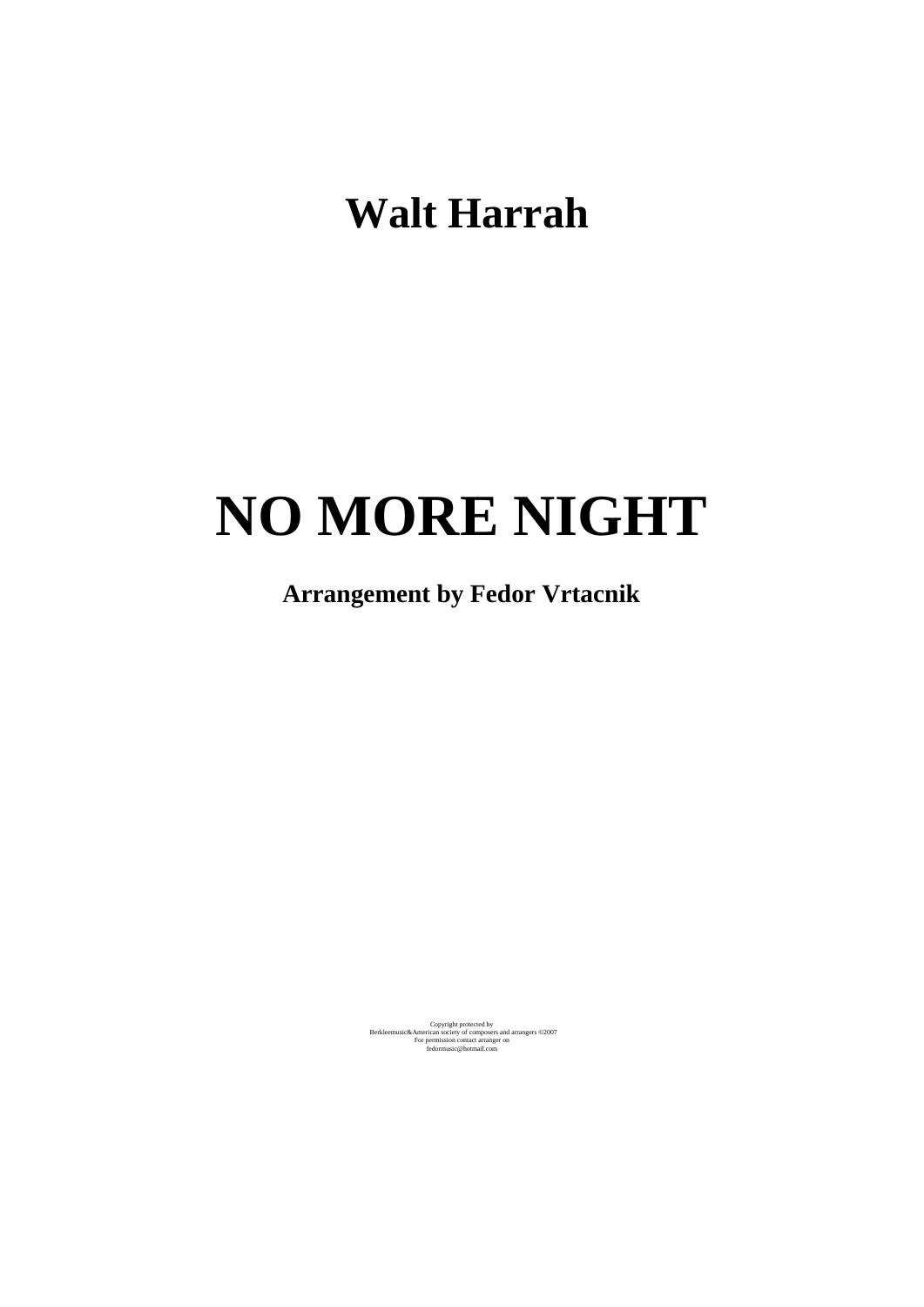| $\overline{c}$                               | $\label{eq:2} \begin{minipage}{0.9\linewidth} For permission please contact arange onfedormasic@hotmail.com \end{minipage}$<br>Slow $\frac{1}{2}$ = 70 | <b>NO MORE NIGHT</b>       |  |  |                   |                                  | Words and Music by Walt Harrah<br>Arrangement by Fedor Vrtacnik<br>Performed by David Phelps |          |                                                            |
|----------------------------------------------|--------------------------------------------------------------------------------------------------------------------------------------------------------|----------------------------|--|--|-------------------|----------------------------------|----------------------------------------------------------------------------------------------|----------|------------------------------------------------------------|
| Flute                                        |                                                                                                                                                        |                            |  |  |                   |                                  |                                                                                              |          |                                                            |
|                                              |                                                                                                                                                        |                            |  |  |                   |                                  | sweetly                                                                                      | $\it mf$ |                                                            |
| Oboe                                         |                                                                                                                                                        |                            |  |  |                   |                                  | Þ                                                                                            | 7        |                                                            |
| <b>Bass Clarinet</b><br>in $\mathrm{B}\flat$ |                                                                                                                                                        |                            |  |  |                   |                                  | $\boldsymbol{f}$<br>₩                                                                        | Ò.       | o.                                                         |
|                                              | solo sweetly                                                                                                                                           |                            |  |  |                   | $m\!f$                           |                                                                                              |          |                                                            |
| Soprano Saxophone                            | f                                                                                                                                                      |                            |  |  |                   |                                  |                                                                                              |          |                                                            |
| Horn in F                                    |                                                                                                                                                        |                            |  |  |                   |                                  |                                                                                              |          |                                                            |
| 1 Trumpet in Bb                              |                                                                                                                                                        |                            |  |  |                   |                                  |                                                                                              |          |                                                            |
| $2$ Trumpet in $\rm B\flat$                  |                                                                                                                                                        |                            |  |  |                   |                                  |                                                                                              |          |                                                            |
| Trombone                                     |                                                                                                                                                        |                            |  |  |                   |                                  |                                                                                              |          |                                                            |
| Voice                                        |                                                                                                                                                        |                            |  |  | 3                 |                                  |                                                                                              |          |                                                            |
|                                              |                                                                                                                                                        |                            |  |  | $\mathbf M$       |                                  |                                                                                              |          | $\frac{1}{2}$ $\frac{1}{2}$ $\frac{1}{2}$<br>The-time-less |
| Backing vocals                               |                                                                                                                                                        |                            |  |  |                   |                                  |                                                                                              |          |                                                            |
| Timpani                                      |                                                                                                                                                        |                            |  |  |                   |                                  |                                                                                              |          |                                                            |
| Drums                                        | 3                                                                                                                                                      |                            |  |  |                   |                                  |                                                                                              |          |                                                            |
| Triangle&Tambourine                          | HН                                                                                                                                                     |                            |  |  |                   |                                  |                                                                                              |          |                                                            |
| Lead Guitar                                  |                                                                                                                                                        |                            |  |  |                   |                                  |                                                                                              |          |                                                            |
| Electric Guitar                              | $\circ$                                                                                                                                                |                            |  |  |                   |                                  |                                                                                              |          |                                                            |
| Acoustic Guitar                              |                                                                                                                                                        |                            |  |  |                   |                                  |                                                                                              |          |                                                            |
| <b>Bass Guitar</b>                           |                                                                                                                                                        |                            |  |  |                   |                                  |                                                                                              |          |                                                            |
|                                              |                                                                                                                                                        |                            |  |  |                   |                                  |                                                                                              |          | $\dim.$                                                    |
| Electric Piano                               |                                                                                                                                                        | $_{mp}$                    |  |  |                   | 官<br>$\it mf$                    | 昨                                                                                            |          |                                                            |
|                                              |                                                                                                                                                        |                            |  |  | ę.                |                                  |                                                                                              |          |                                                            |
| Synthesizer                                  |                                                                                                                                                        |                            |  |  | $\underline{Pad}$ |                                  |                                                                                              |          | $\dim.$                                                    |
|                                              |                                                                                                                                                        |                            |  |  |                   | 悸<br>$\eta f$                    | 腰                                                                                            | 审        | 竧                                                          |
|                                              |                                                                                                                                                        | $\emph{gentle}$            |  |  |                   | $\mathbb{F}^2$<br>ا <del>ل</del> | ₩<br>‡≉                                                                                      | ᢖ        | С<br>,.                                                    |
| Violin 1                                     |                                                                                                                                                        | $\sqrt{np}$                |  |  | 7                 |                                  |                                                                                              |          | dim.                                                       |
| Violin $2\,$                                 |                                                                                                                                                        | $\emph{gentle}$            |  |  |                   |                                  |                                                                                              |          | dim.                                                       |
|                                              |                                                                                                                                                        | $\boldsymbol{m}$<br>gentle |  |  |                   |                                  | ਥਾਂ                                                                                          | क्स      | पूर्व<br>dim.                                              |
| Viola                                        |                                                                                                                                                        | $\sqrt{np}$                |  |  |                   |                                  | Ħz.                                                                                          | £,       | 母                                                          |
| Violoncello                                  |                                                                                                                                                        | $\mathcal{E}$              |  |  |                   |                                  |                                                                                              |          | dim.<br>↵                                                  |

2

 $\frac{1}{m}$ 

*dim.*

 $\sqrt{2^{n+1}}$ 

mp

 $\frac{3}{2}$   $\frac{3}{2}$   $\frac{3}{2}$   $\frac{3}{2}$   $\frac{3}{2}$   $\frac{3}{2}$   $\frac{3}{2}$   $\frac{3}{2}$   $\frac{3}{2}$   $\frac{3}{2}$   $\frac{3}{2}$   $\frac{3}{2}$   $\frac{3}{2}$   $\frac{3}{2}$   $\frac{3}{2}$   $\frac{3}{2}$   $\frac{3}{2}$   $\frac{3}{2}$   $\frac{3}{2}$   $\frac{3}{2}$   $\frac{3}{2}$   $\frac{3}{2}$ 

3  $\frac{3}{4}$ 

Contrabass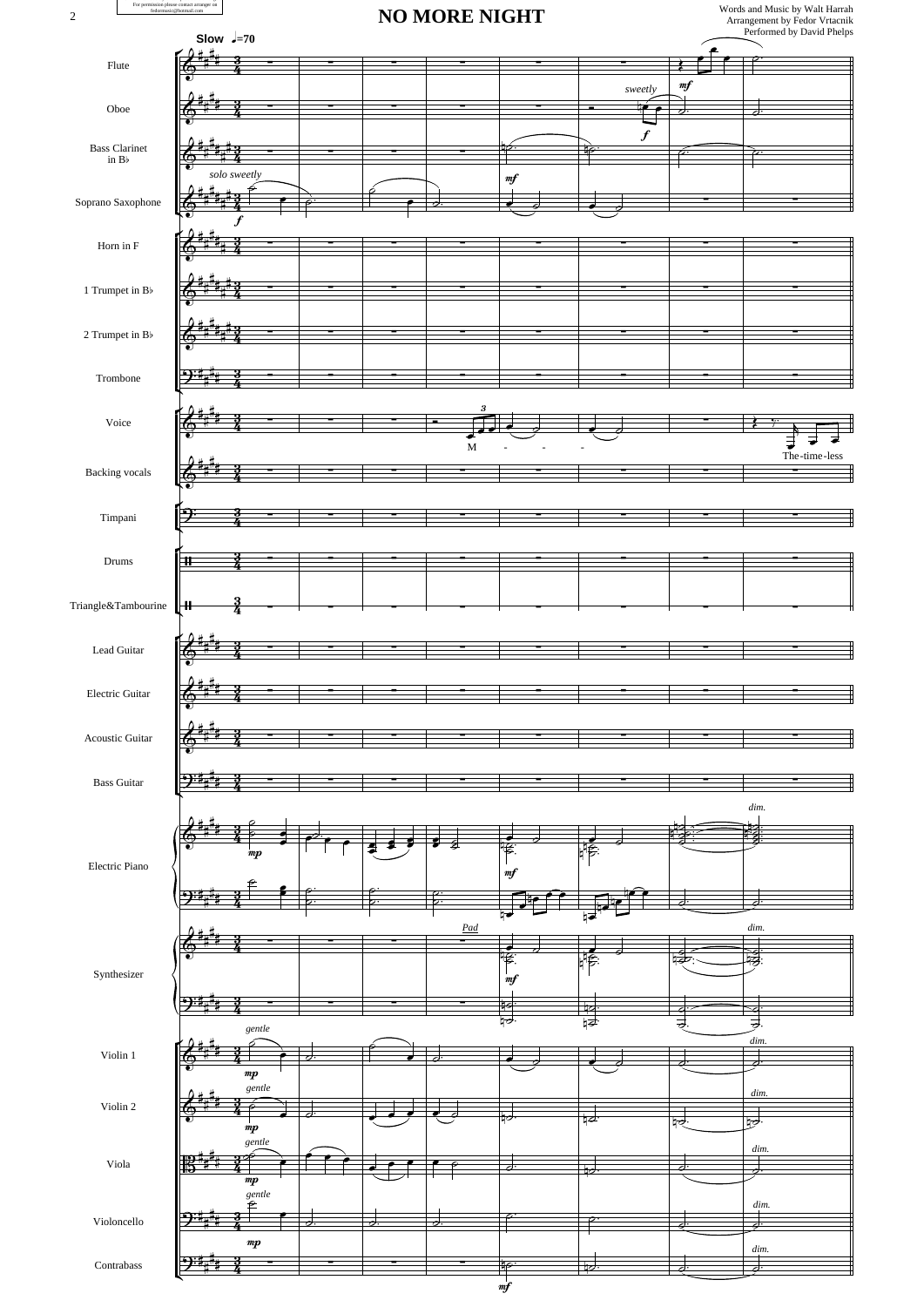